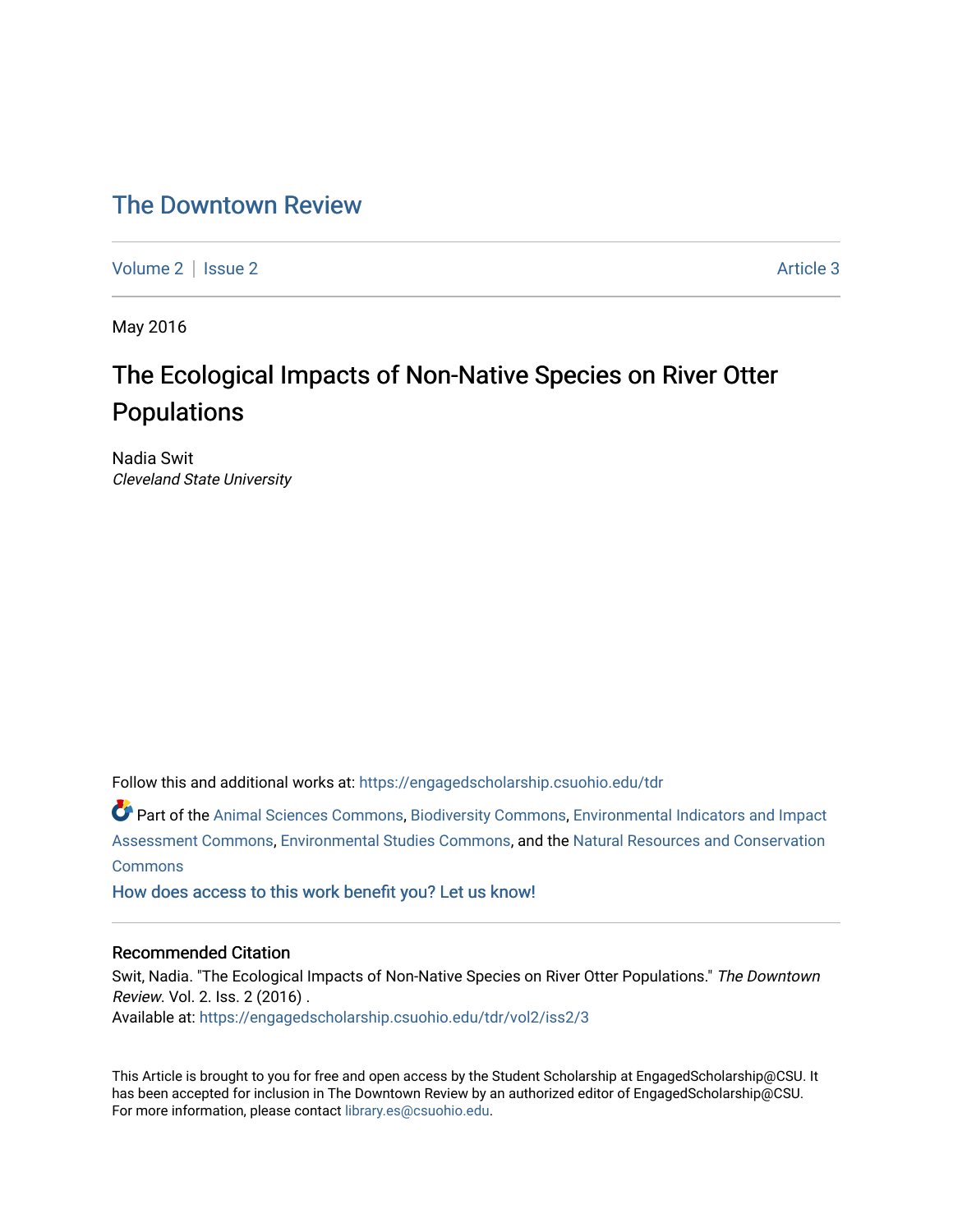#### **INTRODUCTION**

Biological invasions have been proven a considerable threat to biodiversity in invaded habitats. Interactions between the invaded species and the introduced species can be very complex, influencing community structure, modifying and altering habitats, and even negatively impacting trophic levels within the ecosystem. Biological homogenization is often the result after invasive species have impacted the environment (Crait & Ben-David, 2007; Wangelar et al., 2010). Competition and predation with native species can deplete food sources or even eliminate keystone species, while habitat structure can be altered through the non-indigenous species outcompeting local flora or fauna, or even providing opportunities for other species to occupy the altered niche left behind from native die-off. Non-native invasive species have also been proven one of the main drivers behind environmental change in freshwater ecosystems, making inland waters especially vulnerable (Barrientos et al., 2014). However, while non-native species are generally viewed as being destructive, other studies have shown how they can also have positive impacts on native biota (Barrientos et al., 2014).

One keystone species that has been impacted by the introduction of nonnative species is the river otter. Due to their piscivourous and food-dependent nature, otters can serve as effective bio-indicators for lake health through their linking of aquatic and terrestrial systems: these constraints also make otters a useful indicator of wetland and waterway health (Wengeler et al., 2010). In both Europe and North America there have been invasive species that have affected otter populations both positively and negatively. The population dynamics of two different otter subspecies, the North American river otter (*Lontra canadensis)* and the Eurasian otter (*Lutra lutra*), are reviewed in order to determine how invasive species are effecting population growth and success, as both positive and negative

1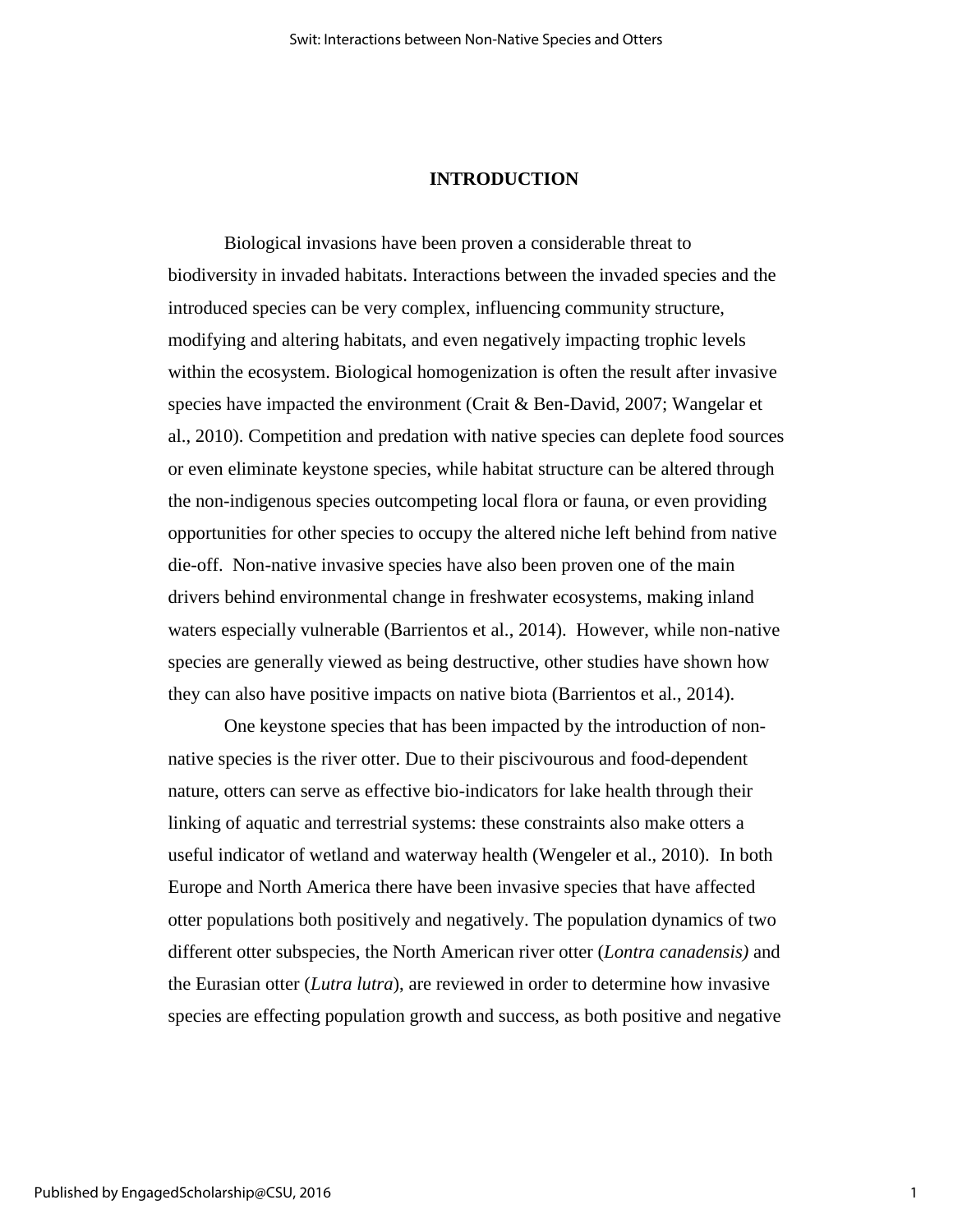interaction types would be important in developing procedures for otter conservation.

### **NORTH AMERICAN ECOLOGY**

#### *YELLOWSTONE NATIONAL PARK*

Otter home ranges have been shown to follow stream drainage patterns, and are more likely to be found with increasing woodland and watersheds containing larger streams and reservoirs (Jeffress et al., 2011), although otters can also prefer different habitat types depending on location. High urban and agricultural land use decreases biodiversity near watersheds, which could consequently impact otters (Jeffress et al., 2011). Otters also appear to have a threshold on high human densities (Jeffress et al., 2011). With these particularities for habitat preference influencing otter occurrence, an accidental or intentional introduction of a species can have profound consequences on ecosystem interactions.

One such example is the introduction of the lake trout (*Salvelinus namaycush*) to Yellowstone National Park (YNP), Wyoming in the 1890s. While these trout were present throughout the park in different lakes, certain consequences of their invasion in Yellowstone Lake (YL) were reported in the 1980s (Wengeler et al., 2010). These trout were a predatory threat to the native Yellowstone cutthroat trout (*Onocorhynchus clarki bouvieri*) as well as several other native fish species, and this predation competed with the native otter population as the cutthroat trout is a main staple in their diet. In Yellowstone Lake, then, increased predation by the lake trout could have significant implications for other fish populations, which in turn would also affect otter foraging.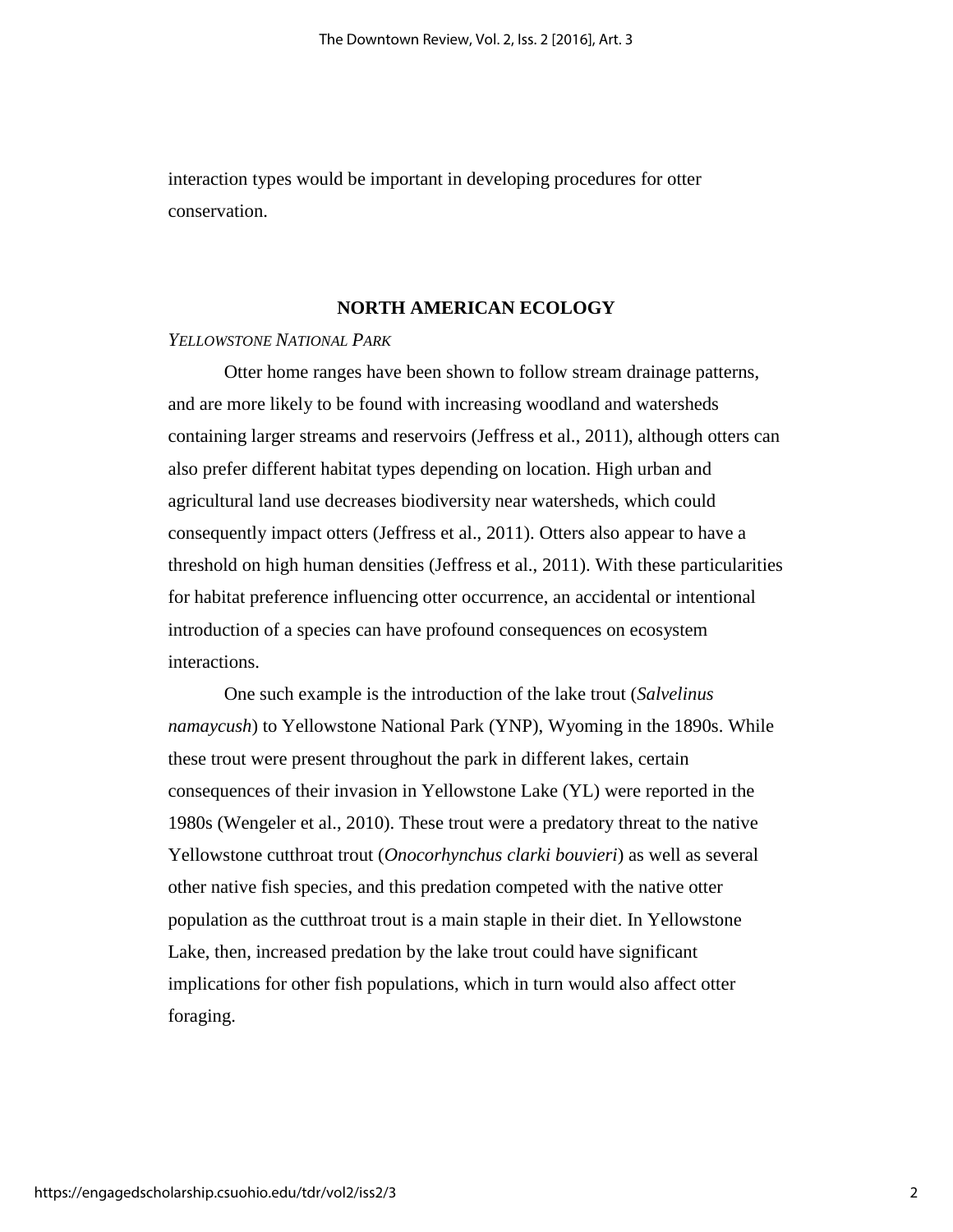Ecological behaviors of the lake trout also make it difficult for them to be maintained naturally through predation. These trout usually inhabit mid-water pelagic areas of the lake, which are out of range of normal otter foraging (Wengeler et al., 2010). Therefore, while these trout can serve as prey, the otters would more likely choose a food source that is easier to obtain – i.e., the native species. In the study conducted by Wengeler et al. (2010), otter scat was evaluated at two lake sites, Yellowstone Lake and Lewis Lake (LL) in order to determine if lake trout was at all present and at what quantities relative to other prey. The undigested components were evaluated and stable isotopes were analyzed from fish muscle tissue and related to the levels in the otter scat. It was found that diets between the two lakes were markedly different, with YL containing more native species in addition to the lake trout, while LL contained mostly non-natives. In YL, the longnose sucker (*Catostomus catostomus*) was being eaten in higher percentages compared to the more abundant lake trout. Likewise, in LL, otter fecal matter contained high amounts of the the longnose sucker despite the fish not being in that system. This suggested that otters were leaving their own habitat and traveling to other systems that supported the longnose sucker to forage there (Wengeler et al., 2010). In both cases, lake trout was found in only a very small portion of scat samples. These results indicated that rather than hunting and consuming lake trout, which was in abundance in both lake systems, the otters chose to rely on other food sources, such as the longnose sucker and other native fish. The declining population of cutthroat trout would also have been a motivating force behind relying on other native sources, including some arthropod and bird species.

Furthermore, the presence of the invasive lake trout to lake systems in YNP can continue to cause issues for the resident otter populations. Despite their utilization of other food sources in response to declining cutthroat, lake trout also feed on longnose sucker. Further depletions of food sources can greatly restrain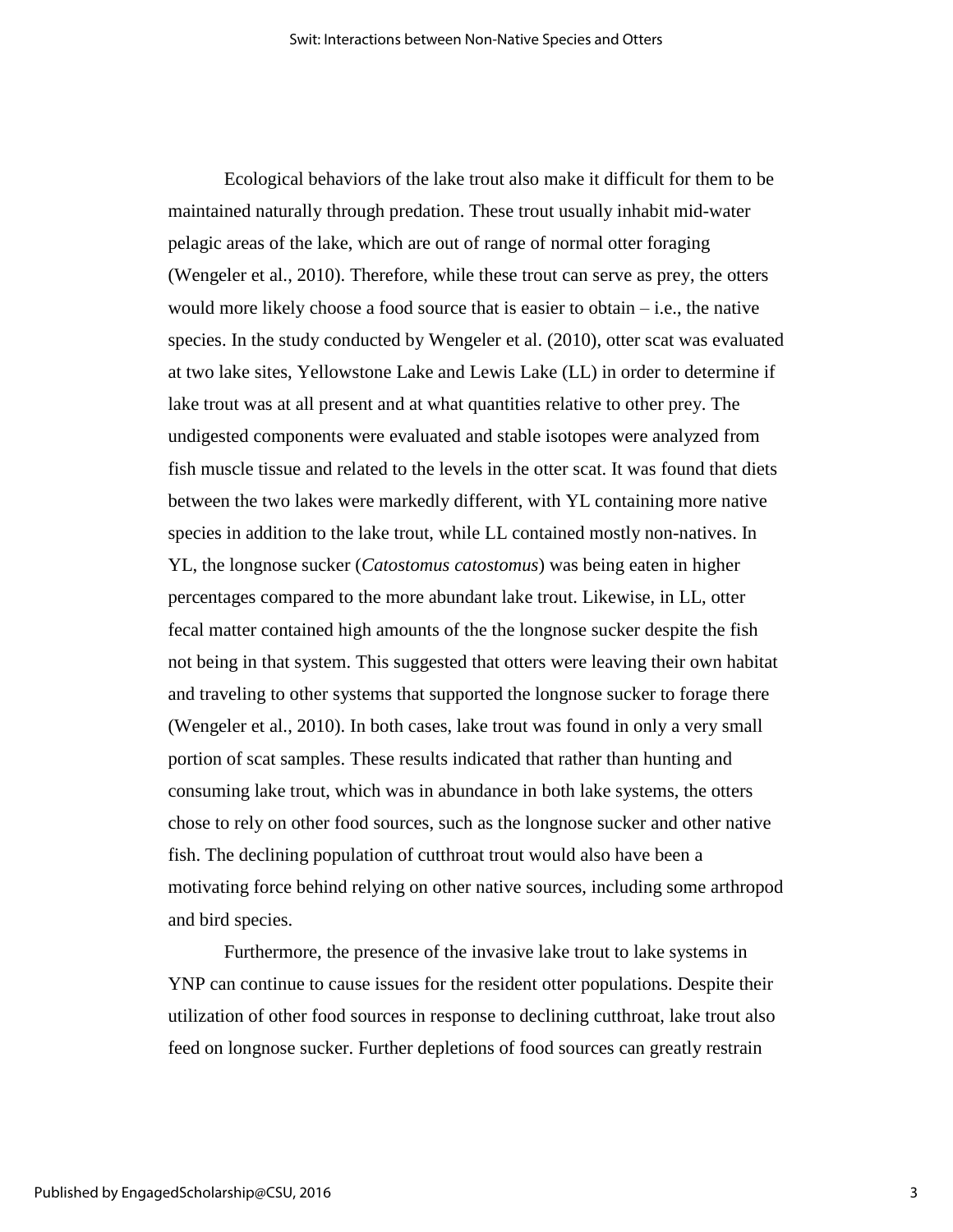otter diet and may force them to turn to lake trout as an alternative. However, otters were shown to resort to other native species before consuming non-natives (Wengeler et al., 2010). In addition to the loss of cutthroat eggs in the riparian system, which contain high amounts of nitrogen, the nutrient cycling of the lake would also change for both aquatic and terrestrial fauna. The riparian vegetation in many coastal systems have changed to nitrogen fixing species in response to decreased cutthroat populations (Wengeler et al., 2010). Ecological changes initiated by the incorporation of an invasive species can have further impacts on habitat structure, producing consequences for organisms across multiple trophic levels.



**Figure 1.** North American river otter (*Lontra canadensis)*  (Munroe, n.d.).

#### *INVASIVE IMPACT ON NUTRIENT CYCLING*

With decreased otter populations, social latrine sites would also decline in number. In a study by Crait and Ben-David (2007), vegetation samples at latrine sites were evaluated to see how fecal deposits could affect growth. It was found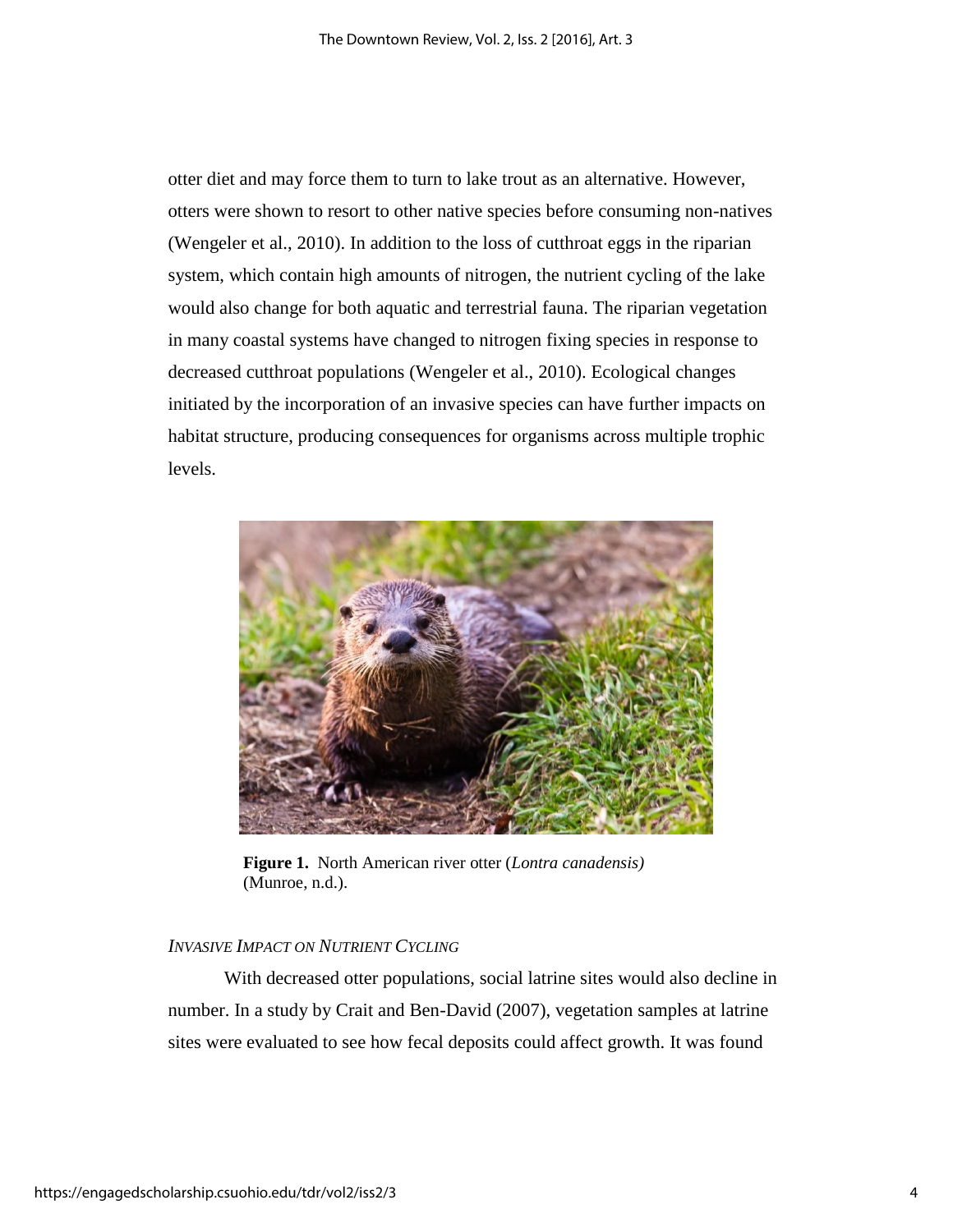that social latrine sites would then decrease the amount of nutrients deposited around vegetation along bank areas, also impacting habitat and tropic structure (Crait & Ben-David, 2007). Nutrient transport mediated by otter post-foraging activities create a route for fish nutrients into riparian forests, further emphasizing the link otters provide between aquatic and terrestrial life (Crait & Ben-David, 2007; Wengeler et al., 2010). However, fecal deposition or urine did not assure greater nitrogen availability as the nutrient could be lost through several processes.

Plant diversity can also change between latrine and non-latrine sites, although fertilization by otter scat caused higher growth rates in riparian vegetation, also causing "hot spots" of concentrated nutrients (Crait & Ben-David, 2007). These nutrient-rich patches could increase heterogeneity within the system. Unfortunately, the increase in lake trout also decreased otter interactions and involvement around the lake. This also reduced latrine sites, which in turn resulted in decreased nutrient sourcing for vegetation. Thus, the subsequent decrease in cutthroat would reduce the quantity and distribution of cutthroat predators, most importantly the otter (Crait  $\&$  Ben-David, 2007). The elimination of otter populations would allow more invasive species to succeed in the area and continue to further alter the habitat. Instead of just impacting otter foraging behavior, then, the lake trout also affects other habitat structure and function, however indirectly.

#### *EUROPEAN POPULATIONS*

While the two aforementioned studies described non-native impacts on otter species in North America, the Eurasian otter has also been significantly impacted by introduced species. However, more so than the selected studies in North America, some non-native species have shown to have a more positive impact in regards to otter population and survival. For example, in several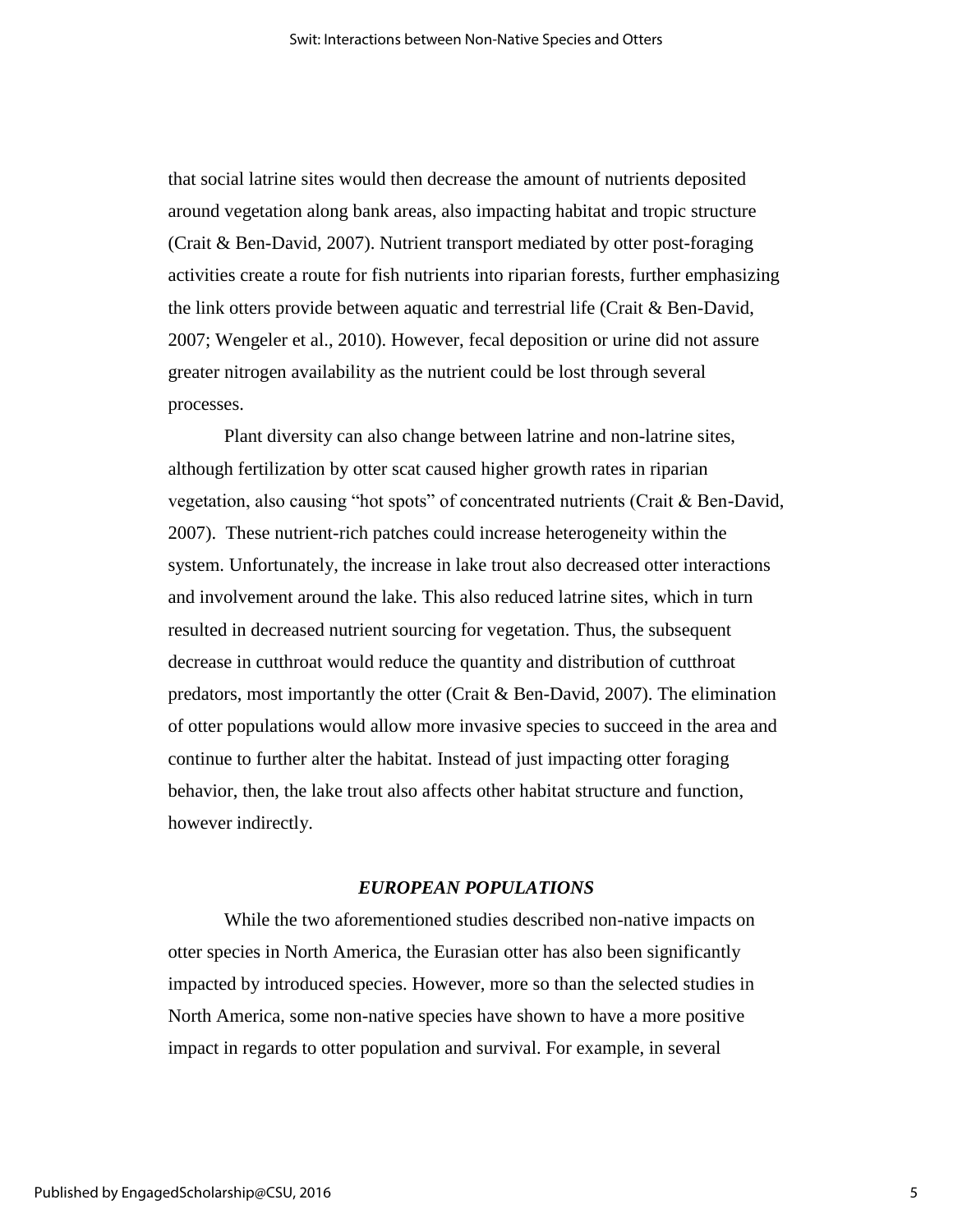countries in Europe, otters have been reportedly shifting their diet to include more non-native species. However, not all nonindigenous fish species are included in this change, and are being preyed on less than expected in England and Iberia (Balastrieri et al., 2013). Contrastingly, introduced species such as the largemouth bass (*Micropterus salmoides*) and pumpkinseed (*Lepmos gibbosus*) in Italy, have replaced native fauna and have become an established component of the food chain and a prey source for the Eurasian otter. Other species include ruffe (*Gynmnocephalus cernuus*), common carp (C*yprinis carprio*) and rainbow trout (*Onchorynchus mykiss*) (Balastrieri et al., 2013). However, these fish have also had a much longer time to establish themselves in the area, and are within otter foraging ranges, which further increases their chance of consumption.



**Figure 2.** Eurasion otter (*Lutra lutra*) sleeping on Loch Spelve Isle of Mull, Inner Hebrides, Scotland (McCombe, 2014).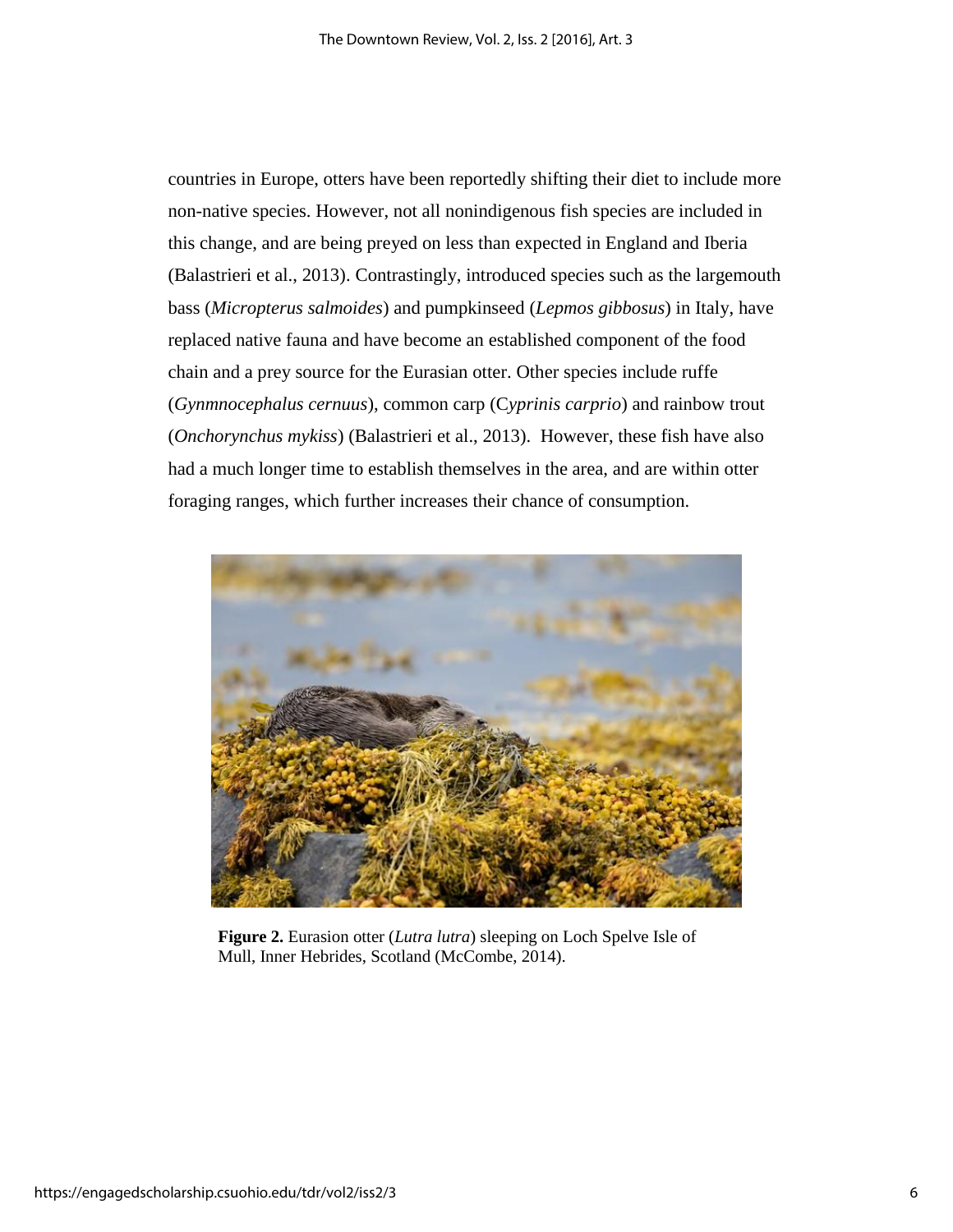### *INVASIVE SPECIES IN OTTER DIET*

In a study looking at feeding adaptations of otters in response to temporal and spatial distributions of non-native species throughout Europe (Balastrieri et al., 2013), data was analyzed using a Random Forest Regression (RFR) to calculate the percentage relative frequency (%RF) of fish species in otter diet. It was found that the proportion of non-native species were consumed at different rates between countries, and that the majority of otter diets consisted of native fish, even in areas with an established population of non-indigenous species. Patterns revealed that a minimum threshold of fish density was required before predator-prey interactions were established between invaders and otters, suggesting that some time was needed for the latter to establish itself in the aquatic system in order to become a resource for native predators (Balastieri et al., 2013).

Additionally, non-native fish consumption was higher in areas altered by humans, including dams and fish farms. Ultimately, though, otters would resort to consuming these non-native species only if natural alternative resources were low (Balastieri et al., 2013). This correlates with the findings from the North American otters in YNP, who consumed lake trout only when necessary. No such relationship resulted between the species to change its trophic niche to include the consumption of non-native fish. However, unlike the lake trout, none of the nonnative examples provided in the Balastieri et al. study (2013) indicated the invasive impact of the non-indigenous species and any possible effects they might have had on native fish populations.

### *DIET LIMITATIONS*

Contrary to the selective predation of the Eurasian otter on nonindigenous species, otter populations in the Mediterranean catchment of the Iberian Peninsula have adapted their trophic niche to include non-native species, especially the red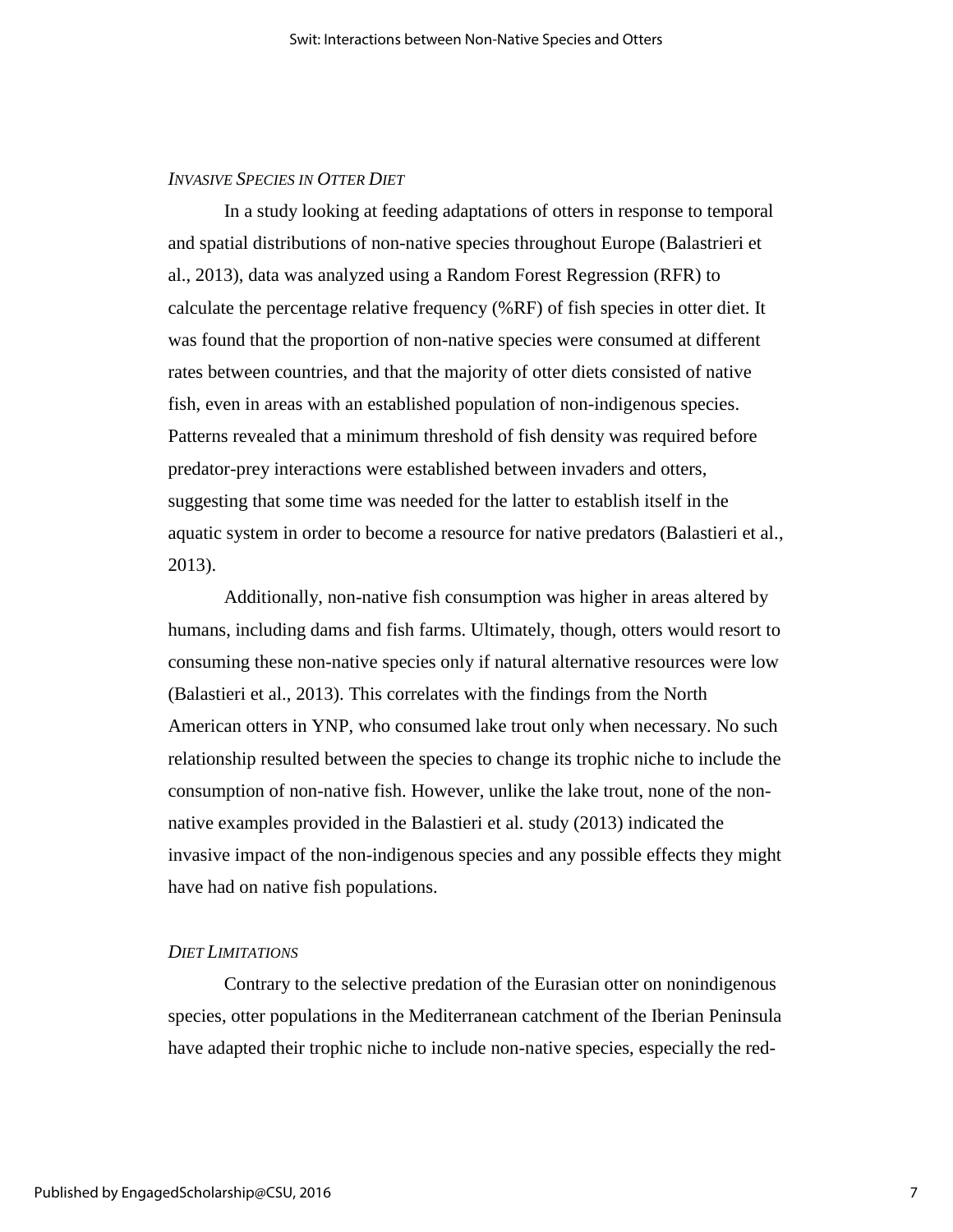swamp crayfish (*Procambarus clarkii*) (Barrientos et al., 2014). Introduced in the early 1970s for aquaculture purposes, the crustacean was not detected in the area until the mid-1980s. Otter spraint was analyzed and statistical tests were used to determine species abundance in the matter. While results from Barrientos et al. (2014) showed that native fish species still comprised a major part of the diet, redswamp crayfish proved to be an important prey year-round, especially during the summer drought when many fish species cannot survive (Figure 3). Even though the crayfish provides less energy, these otters currently prefer to feed on crayfish over other prey and the cost-benefit ratio of foraging can be favorable to otters (Barrientos et al., 2014). However, following consumption, trophic diversity and niche breadth decreased due to prey favorability, which contrasts with variability in diet before crayfish introduction in 1980.

While it is beneficial for otters to have this abundant resource in the constraining summer season, as it can enhance occupied areas and increase survival, such dependence on the red-swamp crayfish could also prove to be negative in the future if the species population drastically declines. This speciation can prove lethal to the otters as their trophic niche has narrowed to mainly include this species type. Thus, maintaining healthy prey populations has been a major concern in otter conservation (Barrientos et al., 2014).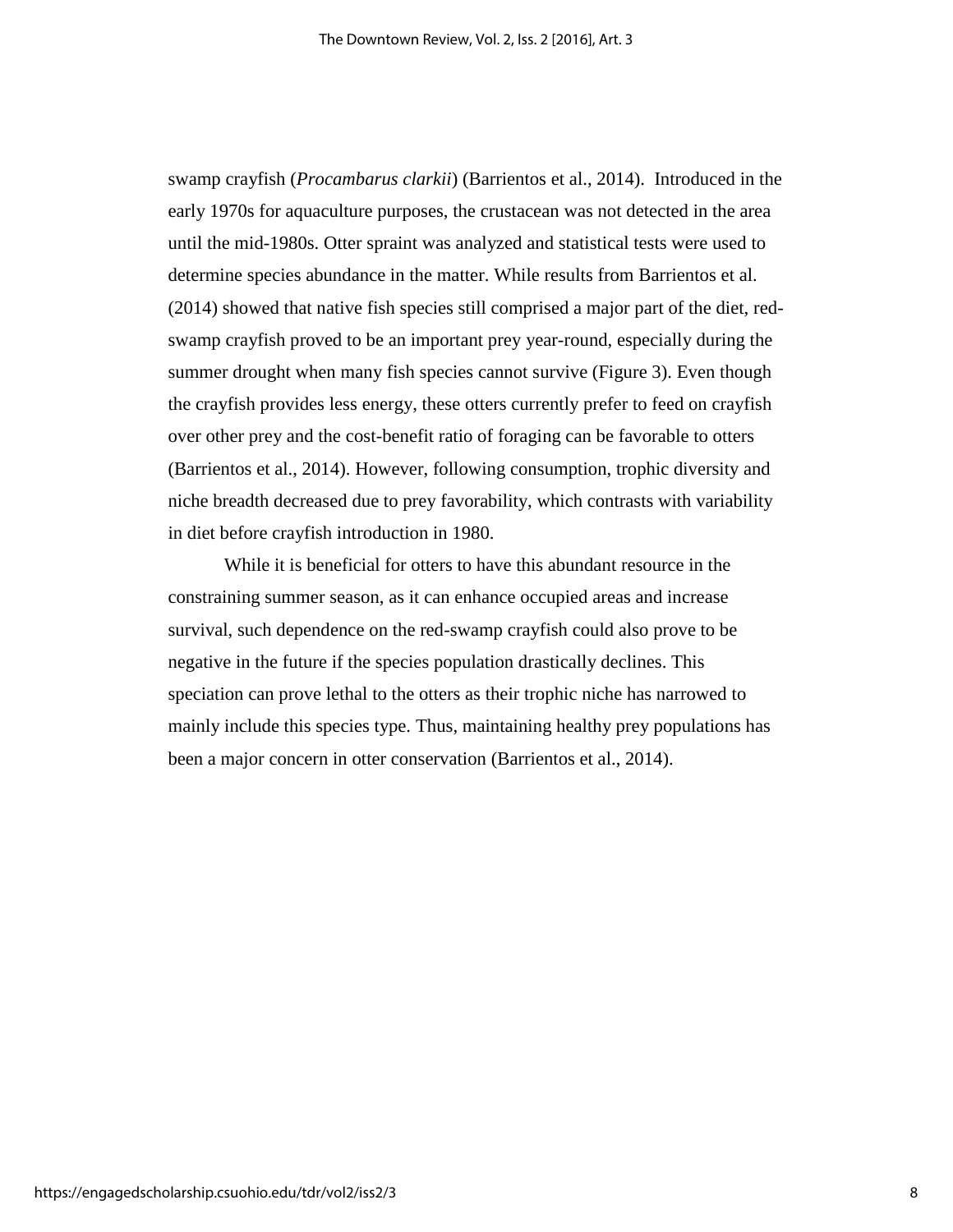

**Figure 3**. Results from Barrientos et al. (2014). Graphs give the percentage of change in the ingested biomass of Eurasian otter for main prey categories between 1980 (introduction) and 2010 (drought). Statistical methods were used to evaluate abundance, with chi square tests and significance levels shown for each season. Columns in grey are non-native species. Codes for prey categories (left to right): *PC P. clarkia; SA S. alburnoides; SP S. pyrenaicus; MS M. salmoides; AN* Anura*; CO* Colubridae*; BI* Birds*; NF* Native Fishes*; NNF* Non-native fishes and crayfish. More non-native biomass was consumed in 2010 compared to that in 1980. (Barrientos et al., 2014, p. 1576)

#### **CONCLUSIONS & FUTURE WORK**

The aforementioned studies have shown the different impacts and interactions that non-native species can have with river otter assemblages in parts of North America and in Europe. While the effects of invading or non-native species can be observed, it is difficult to predict the impact such disturbances can have due to varying community responses and allochthonous inputs into the system. These inputs can include moisture, temperature, light and any other nutrients (Crait & Ben-David, 2007). Invasive species can have even greater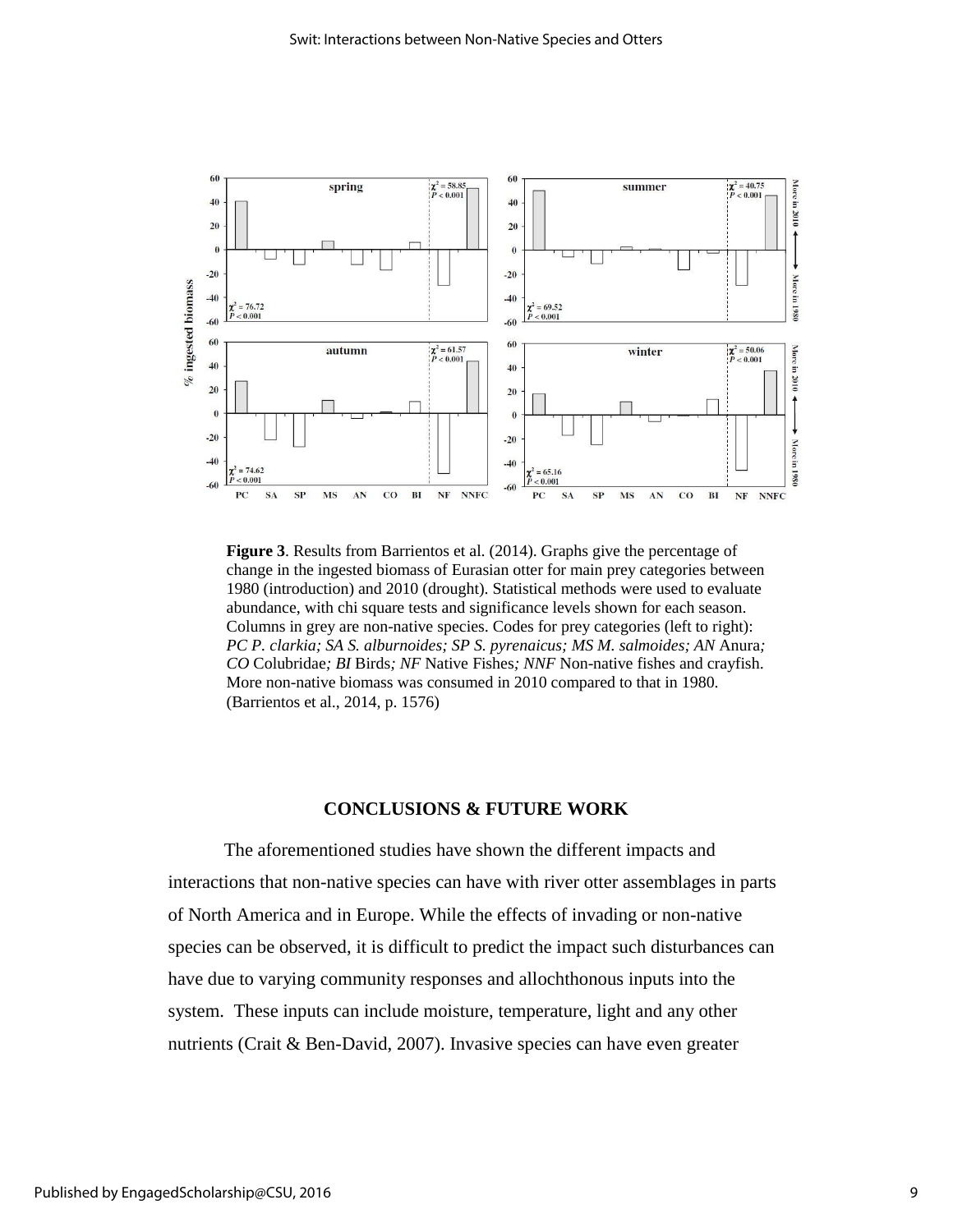effects on aquatic systems as they are more likely to accumulate toxins, siltation, and other forms of degradation than terrestrial systems (Wengeler et al., 2010).

Ultimately, new foraging habits and strategies may be required by otters in response to new and changing food sources (Balestrieri et al., 2013), especially considering native fish populations can decline. Major conservation efforts are needed to improve native fish populations and maintain non-native species, even when they have shown to be a food source for otters. Moreover, the implications caused by otter population decline and possible extinction due to further invasive species encroachment can have far more severe consequences on habitat biodiversity and dynamics in both aquatic and terrestrial ecosystems alike.